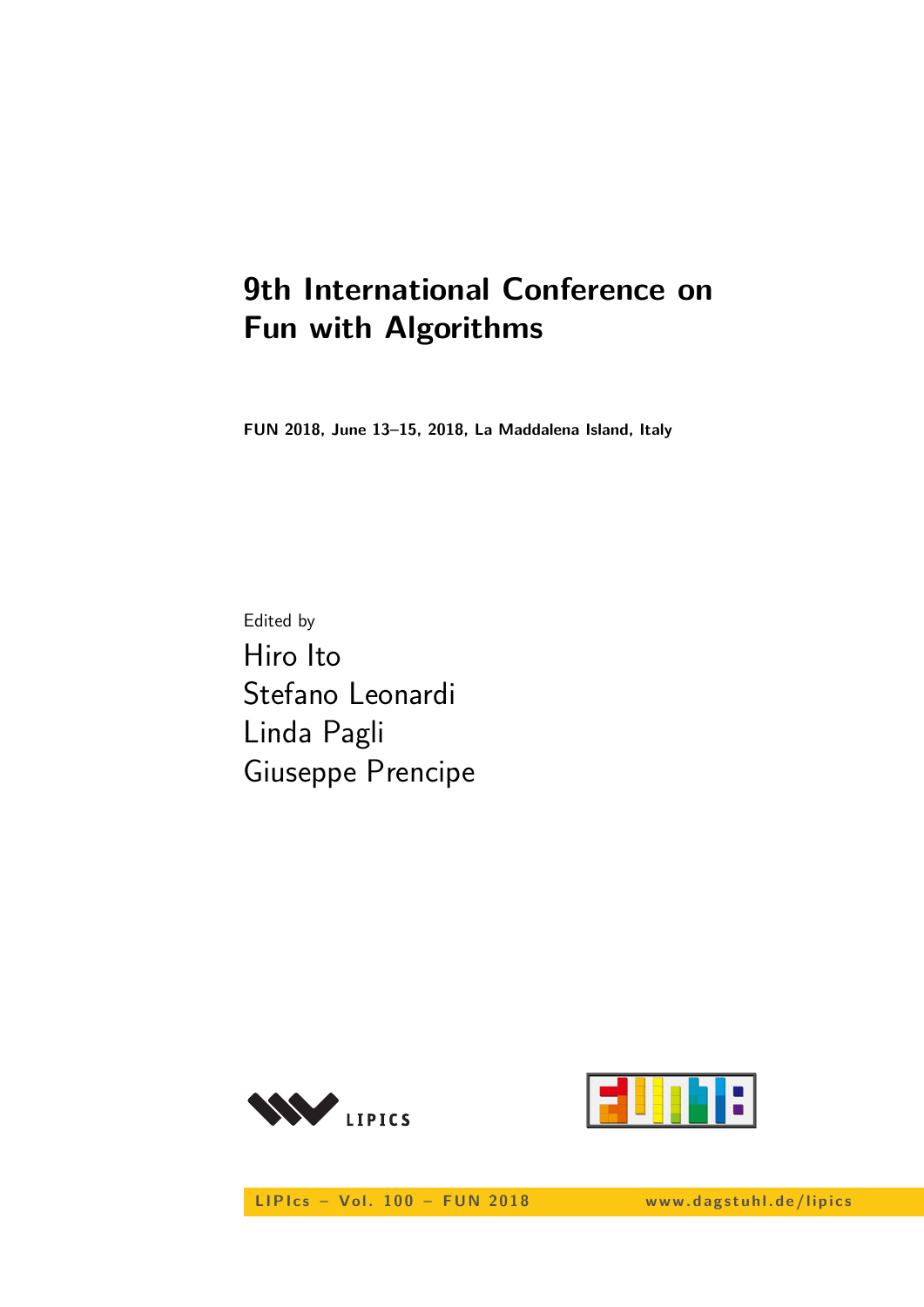#### Editors

Hiro Ito Stefano Leonardi The University of Electro-Communications Sapienza Università di Roma itohiro@uec.ac.jp leonardi@diag.uniroma1.it

Linda Pagli Giuseppe Prencipe Università di Pisa Università di Pisa

School of Informatics and Engineering Dipartimento di Ing. Informatica Automatica e Gestionale

Dipartimento di Informatica Dipartimento di Informatica linda.pagli@unipi.it giuseppe.prencipe@unipi.it

#### ACM Classification 2012

Theory of computation  $\rightarrow$  Complexity classes, Theory of computation  $\rightarrow$  Algorithm design techniques, Theory of computation  $\rightarrow$  Computability, Theory of computation  $\rightarrow$  Approximation algorithms analysis, Mathematics of computing  $\rightarrow$  Combinatorics, Mathematics of computing  $\rightarrow$  Combinatorial algorithms, Computing methodologies

### **[ISBN 978-3-95977-067-5](http://www.dagstuhl.de/dagpub/978-3-95977-067-5)**

Published online and open access by

Schloss Dagstuhl – Leibniz-Zentrum für Informatik GmbH, Dagstuhl Publishing, Saarbrücken/Wadern, Germany. Online available at [http://www.dagstuhl.de/dagpub/978-3-95977-067-5.](http://www.dagstuhl.de/dagpub/978-3-95977-067-5)

Publication date June, 2018

Bibliographic information published by the Deutsche Nationalbibliothek The Deutsche Nationalbibliothek lists this publication in the Deutsche Nationalbibliografie; detailed bibliographic data are available in the Internet at [http://dnb.d-nb.de.](http://dnb.d-nb.de)

#### License

This work is licensed under a Creative Commons Attribution 3.0 Unported license (CC-BY 3.0): http://creativecommons.org/licenses/by/3.0/legalcode.

In brief, this license authorizes each and everybody to share (to copy, distribute and transmit) the work under the following conditions, without impairing or restricting the authors' moral rights: Attribution: The work must be attributed to its authors.

The copyright is retained by the corresponding authors.

Digital Object Identifier: [10.4230/LIPIcs.FUN.2018.0](http://dx.doi.org/10.4230/LIPIcs.FUN.2018.0)

**[ISBN 978-3-95977-067-5](http://www.dagstuhl.de/dagpub/978-3-95977-067-5) [ISSN 1868-8969](http://drops.dagstuhl.de/lipics)<http://www.dagstuhl.de/lipics>**

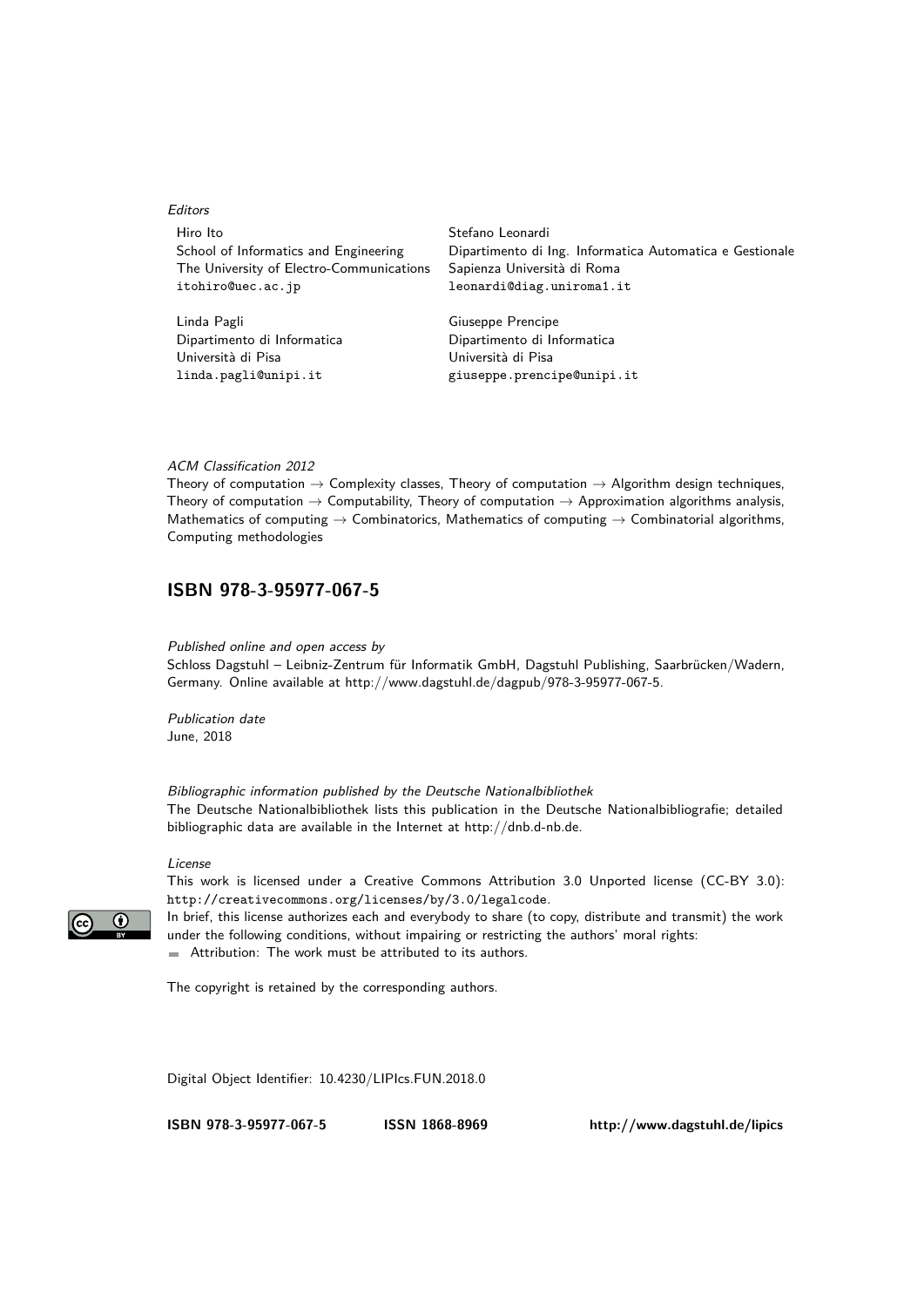#### LIPIcs – Leibniz International Proceedings in Informatics

LIPIcs is a series of high-quality conference proceedings across all fields in informatics. LIPIcs volumes are published according to the principle of Open Access, i.e., they are available online and free of charge.

#### Editorial Board

- **Luca Aceto** (*Chair*, Gran Sasso Science Institute and Reykjavik University)
- Susanne Albers (TU München)  $\equiv$
- Chris Hankin (Imperial College London)  $\equiv$
- Deepak Kapur (University of New Mexico)  $\equiv$
- Michael Mitzenmacher (Harvard University)  $\sim$
- Madhavan Mukund (Chennai Mathematical Institute)  $\overline{\phantom{a}}$
- Anca Muscholl (University Bordeaux)  $\blacksquare$
- Catuscia Palamidessi (INRIA)  $\overline{a}$
- Raimund Seidel (Saarland University and Schloss Dagstuhl Leibniz-Zentrum für Informatik)  $\blacksquare$
- Thomas Schwentick (TU Dortmund)  $\overline{a}$
- Reinhard Wilhelm (Saarland University)  $\bar{a}$

#### **[ISSN 1868-8969](http://www.dagstuhl.de/dagpub/1868-8969)**

### **<http://www.dagstuhl.de/lipics>**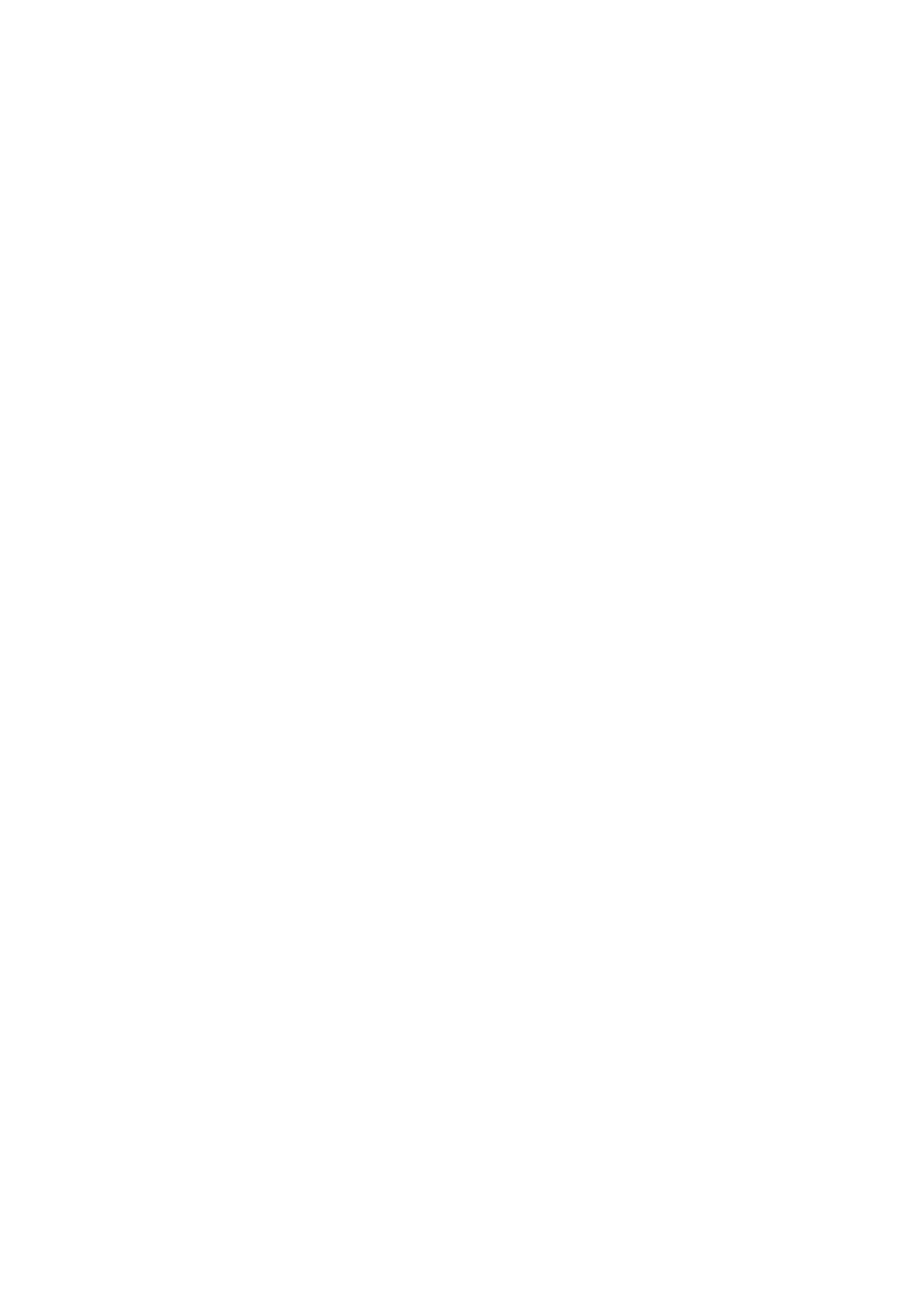## **Contents**

| Preface                                                        |         |
|----------------------------------------------------------------|---------|
| Hiro Ito, Stefano Leonardi, Linda Pagli, and Giuseppe Prencipe | $0:$ ix |

### **Invited Papers**

| Mind the Gap                    |           |
|---------------------------------|-----------|
|                                 | $1:1-1:1$ |
| Evolution of Impossible Objects |           |
|                                 | $2:1-2:8$ |

### **Regular Papers**

| Who witnesses The Witness? Finding witnesses in The Witness is hard and<br>sometimes impossible                                                                                                                                                                                          |                |
|------------------------------------------------------------------------------------------------------------------------------------------------------------------------------------------------------------------------------------------------------------------------------------------|----------------|
| Zachary Abel, Jeffrey Bosboom, Erik D. Demaine, Linus Hamilton, Adam Hesterberg,<br>Justin Kopinsky, Jayson Lynch, and Mikhail Rudoy                                                                                                                                                     | $3:1-3:21$     |
| Tracks from hell $-$ when finding a proof may be easier than checking it<br>Matteo Almanza, Stefano Leucci, and Alessandro Panconesi                                                                                                                                                     | $4:1-4:13$     |
| How Bad is the Freedom to Flood-It?<br>Rémy Belmonte, Mehdi Khosravian Ghadikolaei, Masashi Kiyomi,                                                                                                                                                                                      | $5:1 - 5:13$   |
| How long does it take for all users in a social network to choose their communities?<br>Jean-Claude Bermond, Augustin Chaintreau,                                                                                                                                                        | $6:1-6:21$     |
| On the Complexity of Two Dots for Narrow Boards and Few Colors<br>Davide Bilò, Luciano Gualà, Stefano Leucci, and Neeldhara Misra                                                                                                                                                        | $7:1 - 7:15$   |
| On the PSPACE-completeness of Peg Duotaire and other Peg-Jumping Games<br>Davide Bilò, Luciano Gualà, Stefano Leucci, Guido Proietti, and Mirko Rossi                                                                                                                                    | $8:1 - 8:15$   |
| On the Exact Complexity of Polyomino Packing                                                                                                                                                                                                                                             | $9:1 - 9:10$   |
| Kings, Name Days, Lazy Servants and Magic                                                                                                                                                                                                                                                | $10:1 - 10:13$ |
| Computational Complexity of Generalized Push Fight<br>Jeffrey Bosboom, Erik D. Demaine, and Mikhail Rudoy                                                                                                                                                                                | $11:1-11:21$   |
| SUPERSET: A (Super)Natural Variant of the Card Game SET<br>Fábio Botler, Andrés Cristi, Ruben Hoeksma, Kevin Schewior, and Andreas Tönnis                                                                                                                                                | $12:1 - 12:17$ |
| A Cryptographer's Conspiracy Santa<br>Xavier Bultel, Jannik Dreier, Jean-Guillaume Dumas, and Pascal Lafourcade                                                                                                                                                                          | $13:1-13:13$   |
| 9th International Conference on Fun with Algorithms (FUN 2018).<br>Editors: Hiro Ito, Stefano Leonardi, Linda Pagli, and Giuseppe Prencipe<br>Leibniz International Proceedings in Informatics<br>LIPICS Schloss Dagstuhl - Leibniz-Zentrum für Informatik, Dagstuhl Publishing, Germany |                |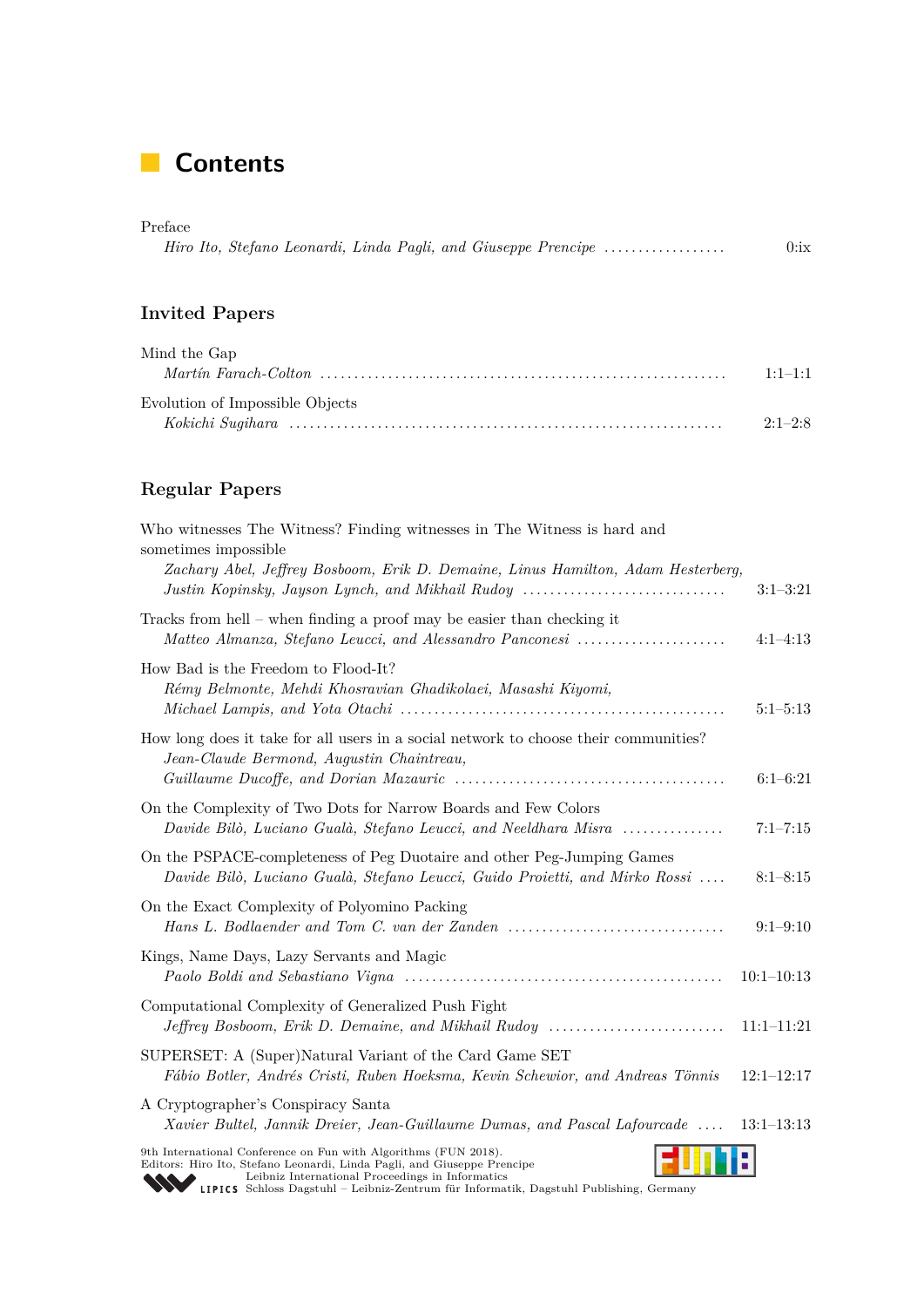| Cooperating in Video Games? Impossible! Undecidability of Team Multiplayer<br>Games                                                                                                     | $14:1-14:16$                   |
|-----------------------------------------------------------------------------------------------------------------------------------------------------------------------------------------|--------------------------------|
| A Muffin-Theorem Generator<br>Guangqi Cui, John Dickerson, Naveen Durvasula, William Gasarch, Erik Metz,<br>Jacob Prinz, Naveen Raman, Daniel Smolyak, and Sung Hyun Yoo                | $15:1 - 15:19$                 |
| God Save the Queen<br>Jurek Czyzowicz, Konstantinos Georgiou, Ryan Killick, Evangelos Kranakis,<br>Danny Krizanc, Lata Narayanan, Jaroslav Opatrny, and Sunil Shende                    | $16:1 - 16:20$                 |
| Restricted Power – Computational Complexity Results for Strategic Defense<br>Games                                                                                                      | $17:1 - 17:14$                 |
| Computational Complexity of Motion Planning of a Robot through Simple<br>Gadgets                                                                                                        |                                |
| Erik D. Demaine, Isaac Grosof, Jayson Lynch, and Mikhail Rudoy<br>The Computational Complexity of Portal and Other 3D Video Games<br>Erik D. Demaine, Joshua Lockhart, and Jayson Lynch | $18:1-18:21$<br>$19:1 - 19:22$ |
| Faster Evaluation of Subtraction Games                                                                                                                                                  | $20:1 - 20:12$                 |
| Making Change in 2048                                                                                                                                                                   | $21:1 - 21:13$                 |
| Pick, Pack, & Survive: Charging Robots in a Modern Warehouse based on<br>Online Connected Dominating Sets<br>Heiko Hamann, Christine Markarian, Friedhelm Meyer auf der Heide, and      | $22:1-22:13$                   |
| Selection Via the Bogo-Method - More on the Analysis of Perversely Awful<br>Randomized Algorithms                                                                                       | $23:1-23:21$                   |
| Herugolf and Makaro are NP-complete<br>Chuzo Iwamoto, Masato Haruishi, and Tatsuaki Ibusuki                                                                                             | $24:1 - 24:11$                 |
| The Fewest Clues Problem of Picross 3D<br>Kei Kimura, Takuya Kamehashi, and Toshihiro Fujito                                                                                            | $25:1-25:13$                   |
| Uniform Distribution On Pachinko<br>Naoki Kitamura, Yuya Kawabata, and Taisuke Izumi                                                                                                    | $26:1-26:14$                   |
| The complexity of speedrunning video games                                                                                                                                              | $27:1 - 27:19$                 |
| Gender-Aware Facility Location in Multi-Gender World                                                                                                                                    | $28:1 - 28:16$                 |
| Card-Based Zero-Knowledge Proof for Sudoku<br>Tatsuya Sasaki, Takaaki Mizuki, and Hideaki Sone                                                                                          | $29:1-29:10$                   |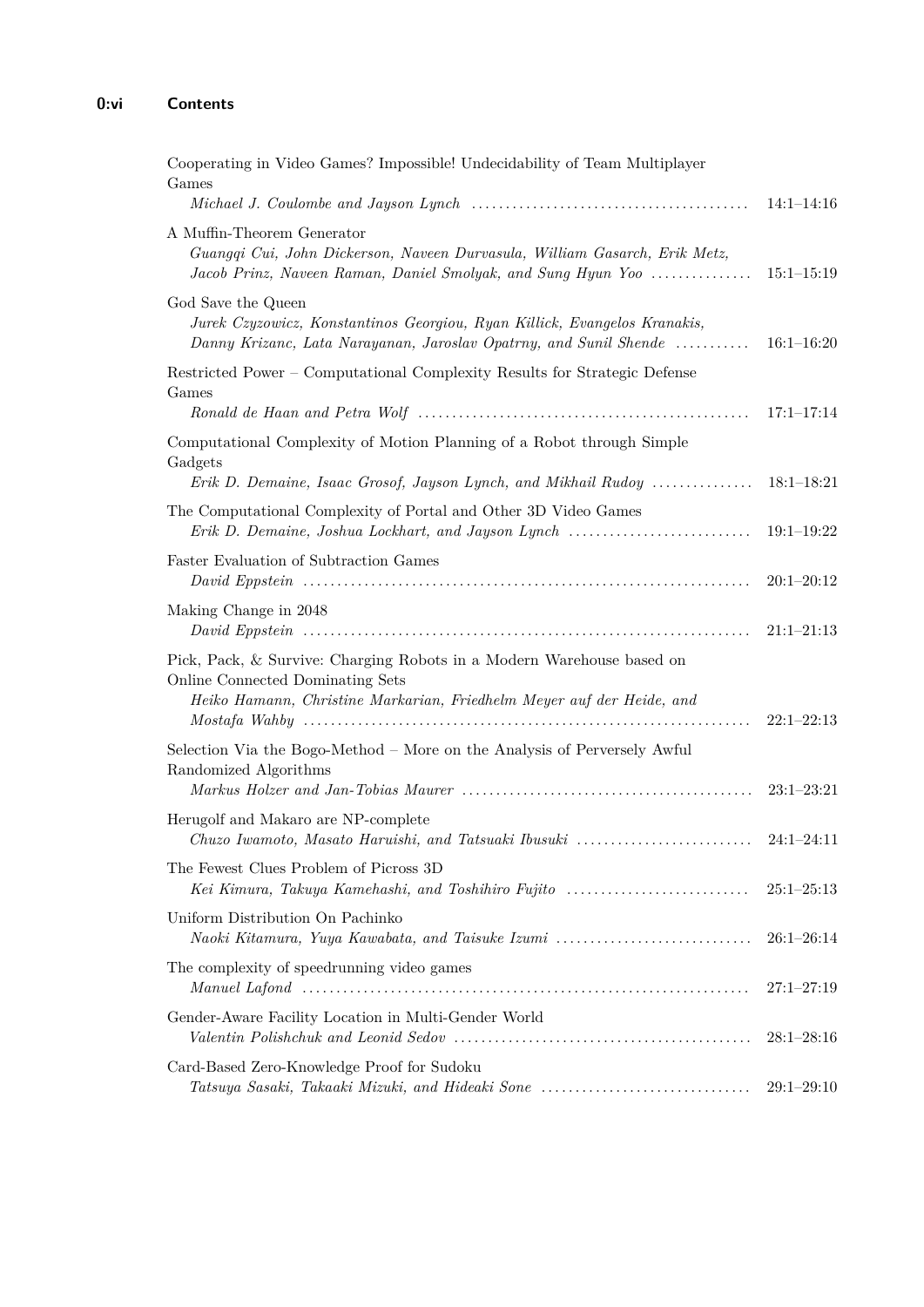#### **Contents 0:vii**

| The Complexity of Escaping Labyrinths and Enchanted Forests                                                                                                                                                                                                                                                                                                               |  |
|---------------------------------------------------------------------------------------------------------------------------------------------------------------------------------------------------------------------------------------------------------------------------------------------------------------------------------------------------------------------------|--|
| Florian D. Schwahn and Clemens Thielen $\ldots \ldots \ldots \ldots \ldots \ldots \ldots \ldots \ldots \ldots \ldots \ldots$ 30:1–30:13                                                                                                                                                                                                                                   |  |
| Card-based Protocols Using Triangle Cards                                                                                                                                                                                                                                                                                                                                 |  |
| The Power of One Secret Agent<br>$Tami$ $Tami$ $\ldots$ $\ldots$ $\ldots$ $\ldots$ $\ldots$ $\ldots$ $\ldots$ $\ldots$ $\ldots$ $\ldots$ $\ldots$ $\ldots$ $\ldots$ $\ldots$ $\ldots$ $\ldots$ $\ldots$ $\ldots$ $\ldots$ $\ldots$ $\ldots$ $\ldots$ $\ldots$ $\ldots$ $\ldots$ $\ldots$ $\ldots$ $\ldots$ $\ldots$ $\ldots$ $\ldots$ $\ldots$ $\ldots$ $\ldots$ $\ldots$ |  |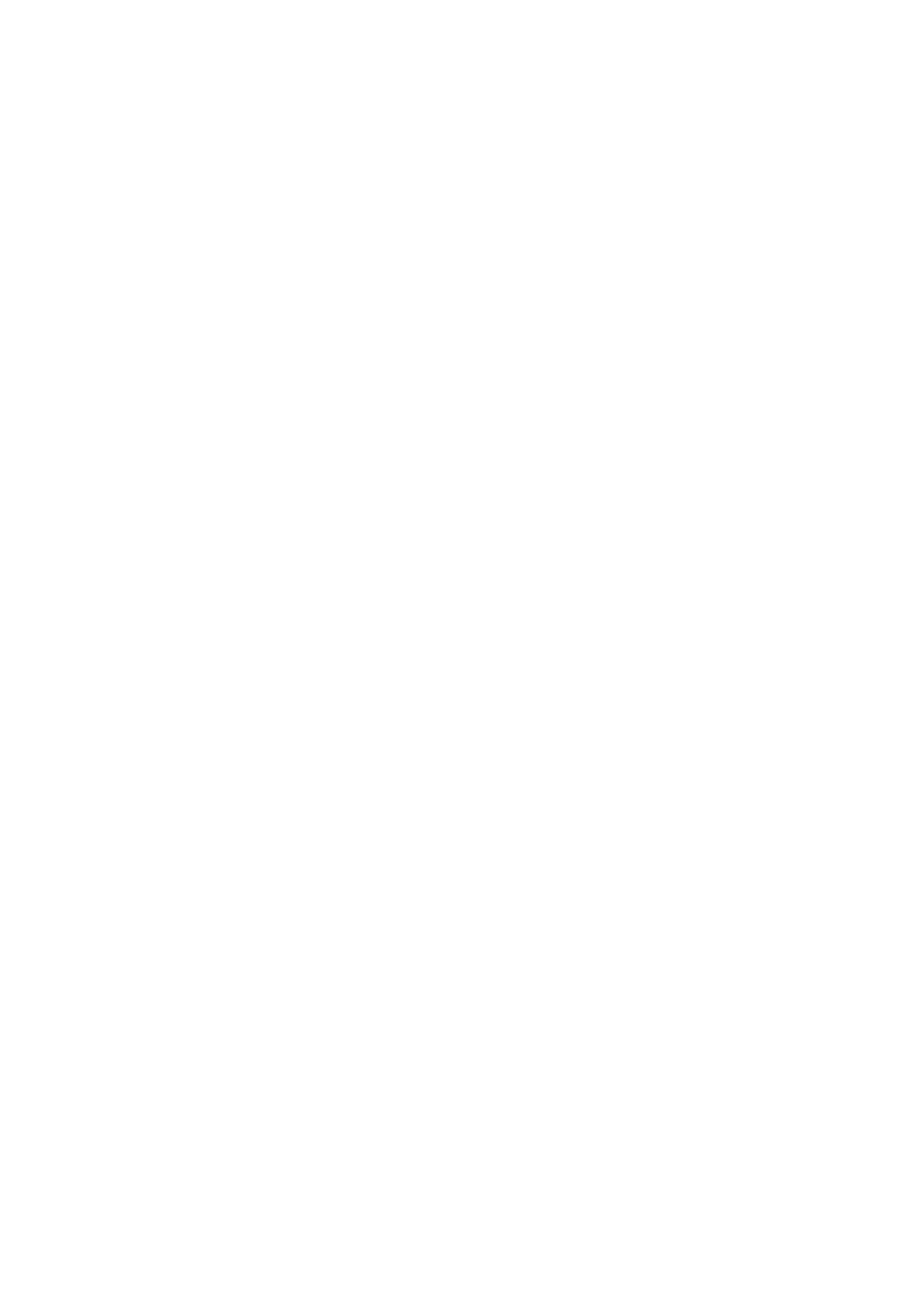### **Preface**

FUN with Algorithms is dedicated to the use, design, and analysis of algorithms and data structures, focusing on results that provide amusing, witty but nonetheless original and scientifically profound contributions to the area. Donald Knuth's famous quote captures this spirit nicely:*.... pleasure has probably been the main goal all along. But I hesitate to admit it, because computer scientists want to maintain their image as hard-working individuals who deserve high salaries. Sooner or later society will realise that certain kinds of hard work are in fact admirable even though they are more fun than just about anything else*.

The previous FUNs were held in Elba Island, Italy; in Castiglioncello, Tuscany, Italy; in Ischia Island, Italy; in San Servolo Island, Venice, Italy; in Lipari Island, Sicily, Italy; and in La Maddalena Island, Sardinia, Italy. Special issues of Theoretical Computer Science, Discrete Applied Mathematics, and Theory of Computing Systems were dedicated to them.

This volume contains the papers presented at the 9th International Conference on Fun with Algorithms 2018, held on June 13-5, 2018, on La Maddalena Island, Italy. The call for papers attracted 55 submissions from all over the world, addressing a wide variety of topics, reviewed by three Program Committee members. After a careful reviewing process and a thorough discussion, the committee decided to accept 30 papers. In addition, the program featured two invited talks by Martin Farach-Colton and Kokichi Sugihara. Extended versions of selected papers will appear in a special issue of the journal Theoretical Computer Science.

We thank all authors who submitted their work to FUN 2018, all Program Committee members for their expert assessments and the ensuing discussions, all external reviewers for their kind help, and Atsuki Nagao for taking care of the web management of the conference. We used EasyChair (http://www.easychair.org/), that greatly facilitated the entire preparation of the conference, for handling submissions, reviews, the selection of papers, and the production of this volume. Warm thanks also go to Michael Wagner for following carefully the process of proceedings' publication in LIPIcs series.

May, 2018

*Hiro Ito Stefano Leonardi Linda Pagli Giuseppe Prencipe*

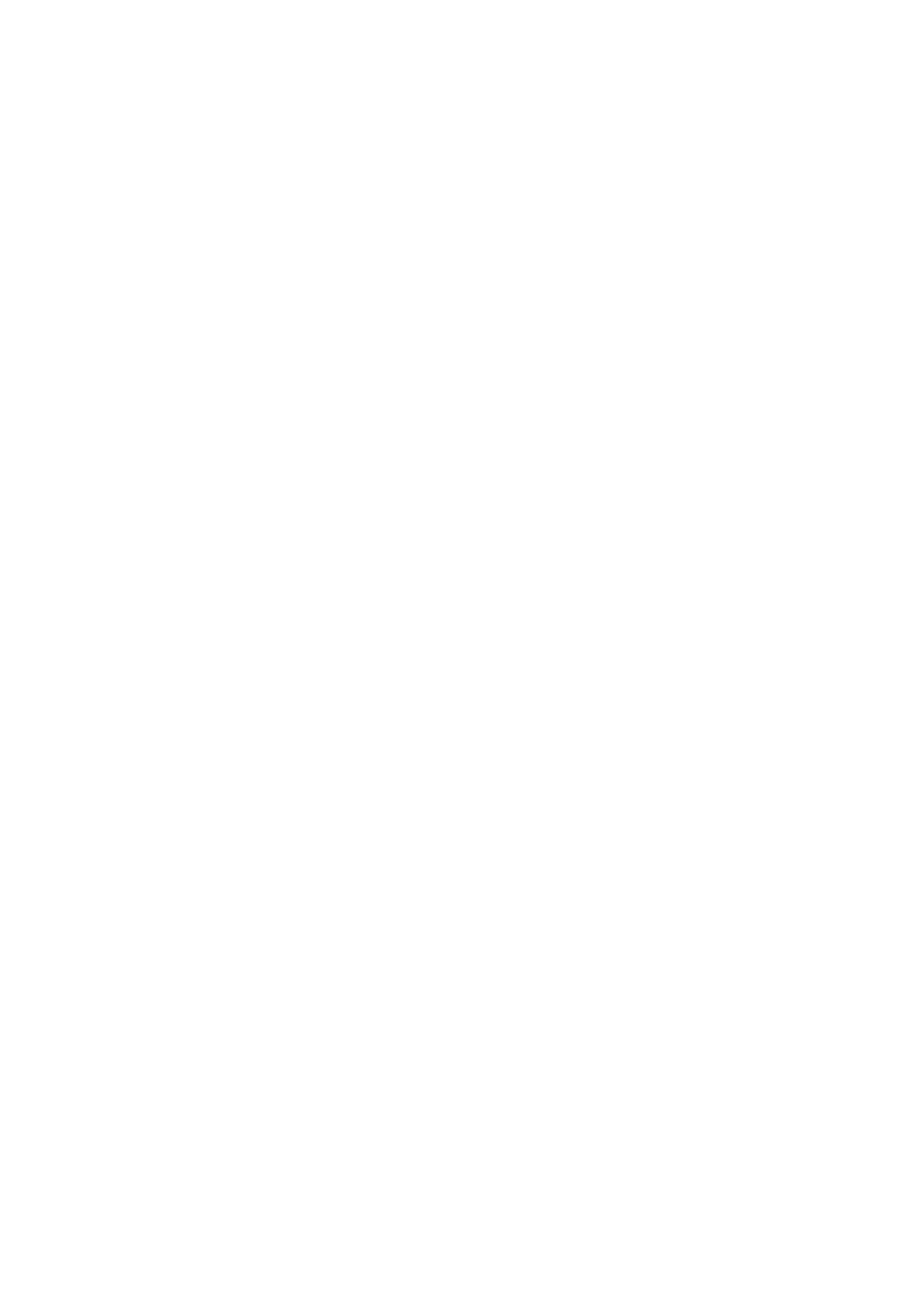### **Conference Organization**

#### **Program Committee**

Anna Bernasconi, U. Pisa, Italy Allan Borodin, U. Toronto, Canada Artur Czumaj, U. Warwick, UK Erik Demaine, MIT, USA David Eppstein, U. California Irvine, USA Guy Even, Tel-Aviv University, Israel Michele Flammini, GSSI & L'Aquila U., Italy Rudolf Fleischer, GUtech, Oman Paola Flocchini, Ottawa U., Canada Fedor Fomin, U. Bergen, Norway Naveen Garg, IIT Delhi, India Fabrizio Grandoni, IDSIA Lugano, Switzerland Takashi Horiyama, Saitama U., Japan John Iacono, U. Libre Bruxelles, Belgium Hiro Ito, UEC, Japan (co-chair) Marc van Kreveld, Utrecht U., Netherlands Stefan Langerman, U. Libre Bruxelles, Belgium Stefano Leonardi, Sapienza U. Rome, Italy (co-chair) Anna Lubiw, U. Waterloo, Canada Flaminia Luccio, Ca' Foscari U. Venice, Italy S. Muthu Muthukrishnan, Rutgers U., USA Yoshio Okamoto, UEC, Japan Mike Paterson, U. Warwick, UK David Peleg, Weizmann Inst. Sci., Israel Nadia Pisanti, ERABLE Team INRIA & U. Pisa, Italy Geppino Pucci, U. Padova, Italy Laura Sanità, U. Waterloo, Canada Aravind Srinivasan, U. Maryland, College Park, USA Hideki Tsuiki, Kyoto U., Japan Ryuhei Uehara, JAIST, Japan Yushi Uno, Osaka Prefecture U., Japan Aaron Williams, Bard College at Simon's Rock, USA

#### **Steering Commitee**

Erik Demaine, MIT, USA Fabrizio Grandoni, IDSIA, Switzerland Linda Pagli, U. Pisa, Italy Giuseppe Prencipe, U. Pisa, Italy Nicola Santoro, Carleton U., Canada Ugo Vaccaro, U. Salerno, Italy

#### **Organizers**

Linda Pagli, U. Pisa, Italy Giuseppe Prencipe, U. Pisa, Italy Atsuki Nagao, Ochanomizu U., Japan (web manager)

9th International Conference on Fun with Algorithms (FUN 2018). Editors: Hiro Ito, Stefano Leonardi, Linda Pagli, and Giuseppe Prencipe [Leibniz International Proceedings in Informatics](http://www.dagstuhl.de/lipics/) [Schloss Dagstuhl – Leibniz-Zentrum für Informatik, Dagstuhl Publishing, Germany](http://www.dagstuhl.de)

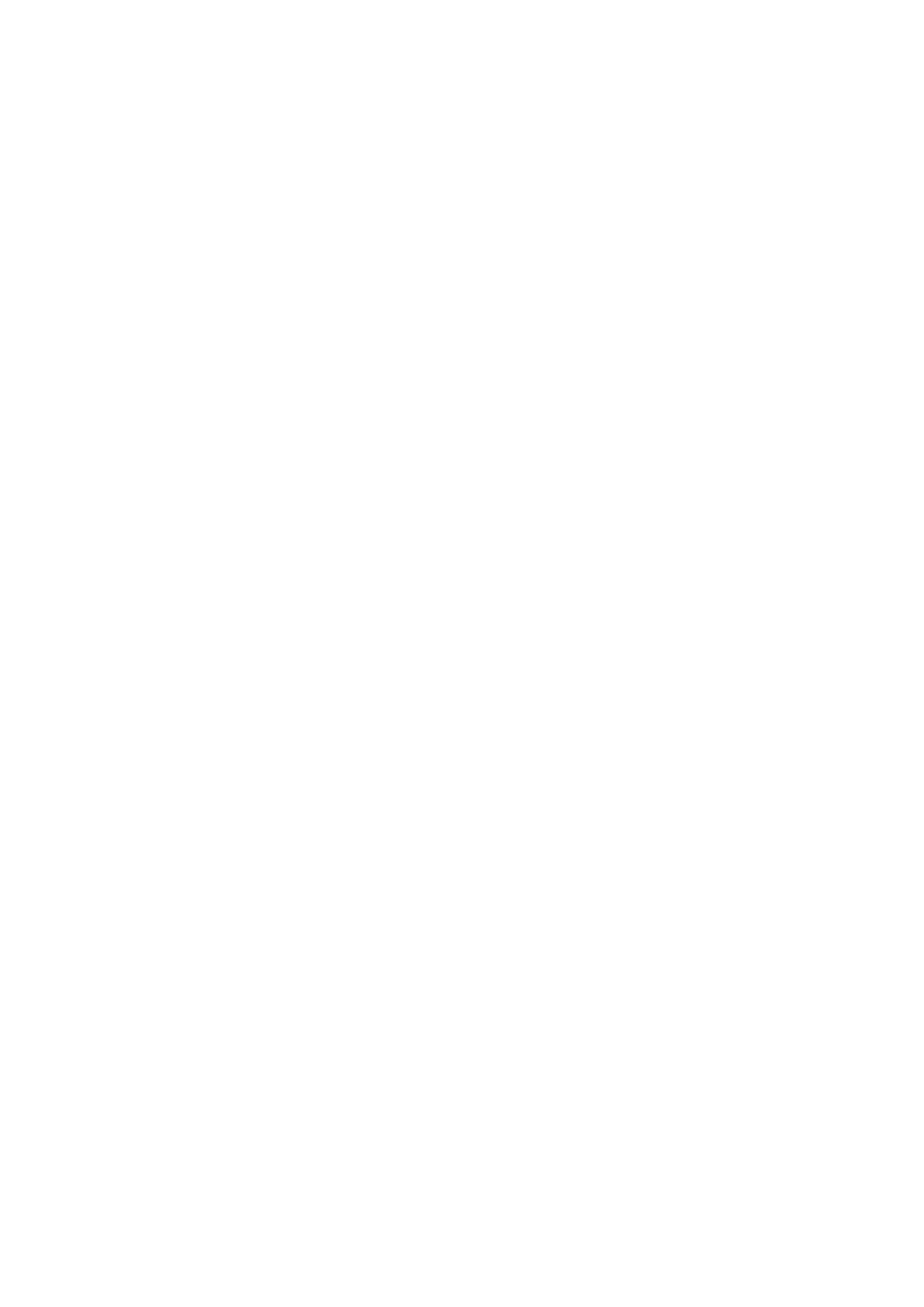## **External Reviewers**

Afrouz Jabalameli Akihiro Uejima Akira Suzuki Alessio Conte Andrea Marino Ben Sach Claudio Gallicchio Daniele Frigioni Davide Bilò Eyal Kushilevitz Giovanni Viglietta Jun Kawahara Junichi Teruyama Kazuhisa Seto Kazuo Iwama Konstantinos Georgiou Luca Versari Luciano Gualà Paweł orSchmidt Stefano Leucci Suguru Tamaki Tom van der Zanden Waldo Gálvez Ziv Scully

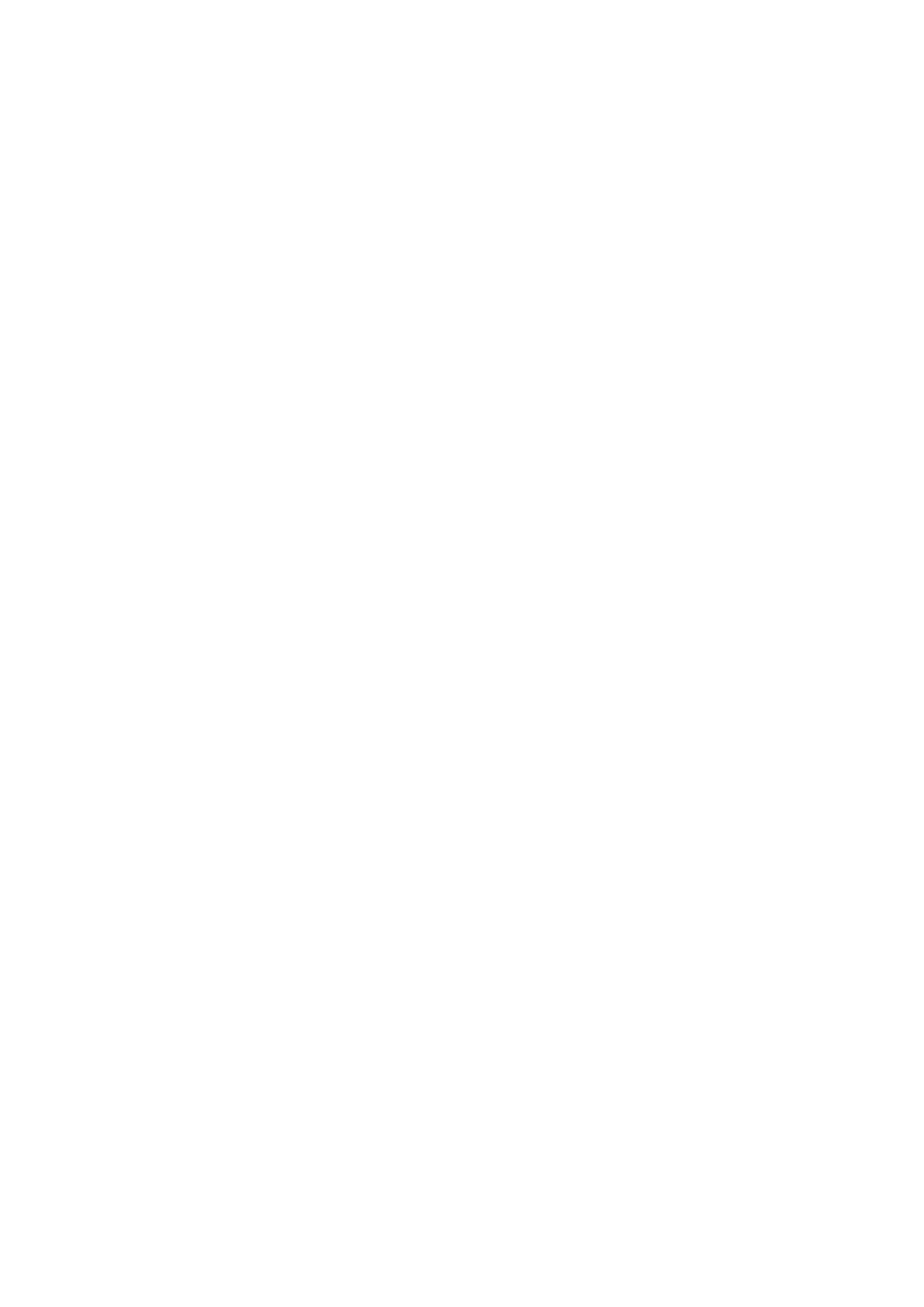### **List of Authors**

Adam Hesterberg Massachusetts Institute of Technology United States achester@mit.edu

Alessandro Panconesi Sapienza University of Rome Italy ale@di.uniroma1.it

Andreas Tönnis Univesidad de Chile Chile atoennis@uni-bonn.de

Andrés Cristi Universidad de Chile Chile andres.cristi.e@gmail.com

Augustin Chaintreau Columbia University United States augustin@cs.columbia.edu

Christine Markarian University of Paderborn Germany chrissm@mail.uni-paderborn.de

Chuzo Iwamoto Hiroshima University Japan chuzo@hiroshima-u.ac.jp

Clemens Thielen University of Kaiserslautern Germany thielen@mathematik.uni-kl.de

Daniel Smolyak University of Maryland United States dsmolyak@gmail.com

Danny Krizanc Wesleyan University United States dkrizanc@wesleyan.edu

David Eppstein University of California, Irvine United States david.eppstein@gmail.com

Davide Bilò University of Sassari, Italy Italy davide.bilo@uniss.it

Dorian Mazauric INRIA France dorian.mazauric@inria.fr

Erik D. Demaine Massachusetts Institute of Technology United States edemaine@mit.edu

Erik Metz University of Maryland United States emetz1618@gmail.com

Evangelos Kranakis Carleton UniversityComputer Science Canada kranakis@scs.carleton.ca

Fábio Botler Universidad de Valparaíso Chile fabio.botler@gmail.com

Florian David Schwahn University of Kaiserslautern Germany fschwahn@mathematik.uni-kl.de

9th International Conference on Fun with Algorithms (FUN 2018). Editors: Hiro Ito, Stefano Leonardi, Linda Pagli, and Giuseppe Prencipe [Leibniz International Proceedings in Informatics](http://www.dagstuhl.de/lipics/) [Schloss Dagstuhl – Leibniz-Zentrum für Informatik, Dagstuhl Publishing, Germany](http://www.dagstuhl.de)

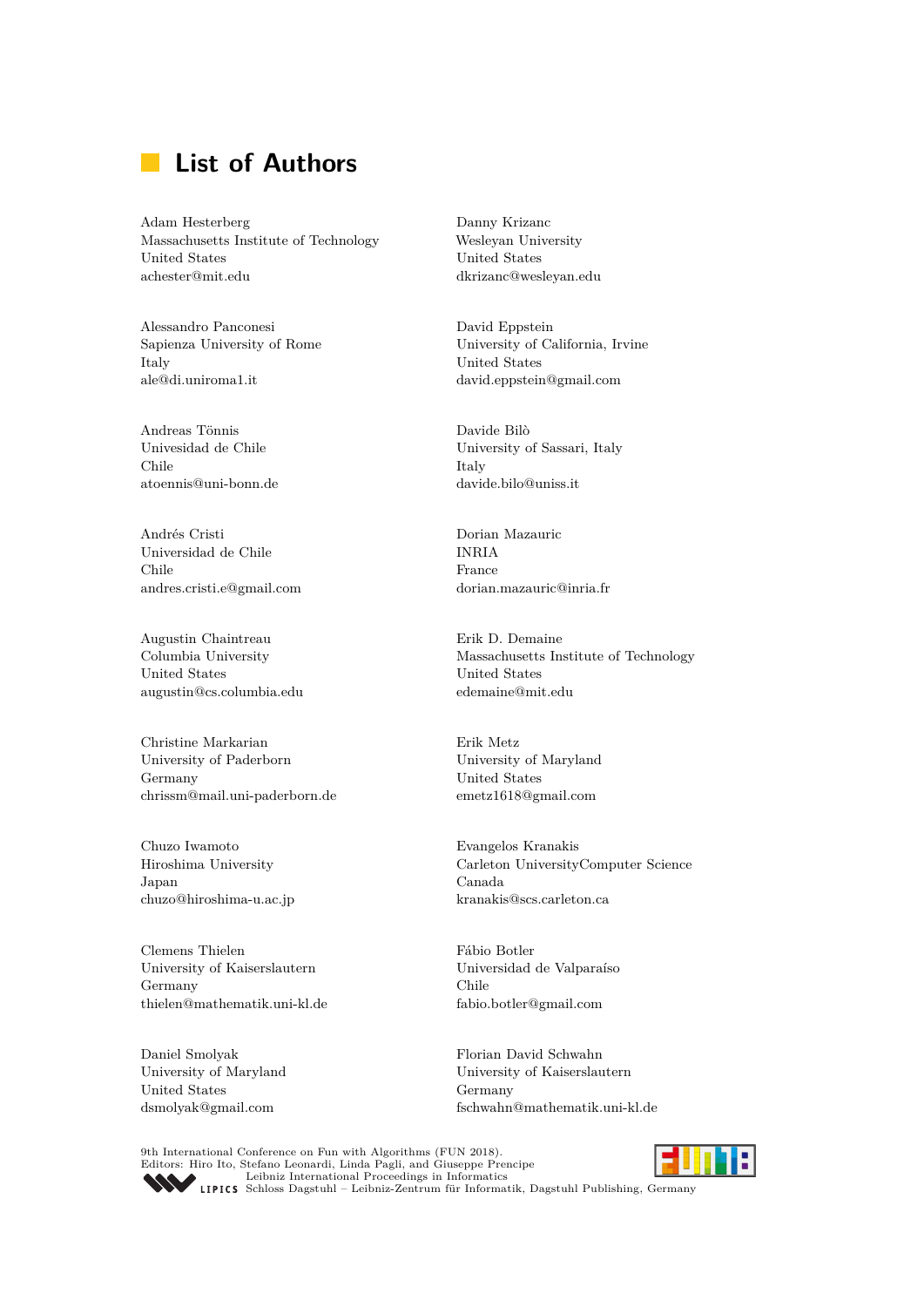Friedhelm Meyer Auf der Heide Heinz Nixdorf Institute & Department of Computer Science, University of Paderborn Germany fmadh@upb.de

Guangqi Cui Montgomery Blair High School United States bestwillcui@gmail.com

Guido Proietti Università L'Aquila, Italy and Istituto di Analisi dei Sistemi ed Informatica, IASI-CNR, Roma Italy guido.proietti@univaq.it

Guillaume Ducoffe ICI Romania guillaume.ducoffe@ici.ro

Hans L. Bodlaender Utrecht University Netherlands H.L.Bodlaender@uu.nl

Heiko Hamann University of Lübeck Germany hamann@iti.uni-luebeck.de

Hideaki Sone Tohoku University Japan tm-paper+cardanysone@g-mail.tohokuuniversity.jp

Isaac Grosof Carnegie Mellon University United States isaacbg227@gmail.com

Jacob Prinz University of Maryland United States jacobeliasprinz@gmail.com

Jan-Tobias Maurer "Institut f""ur Informatik, Universit""at Giessen" Germany jan.t.maurer@math.uni-giessen.de

Jannik Dreier LORIA, Université de Lorraine, INRIA, CNRS France jannik.dreier@loria.fr

Jaroslav Opatrny Concordia University Canada opatrny@cs.concordia.ca

Jayson Lynch Massachusetts Institute of Technology United States jaysonl@mit.edu

Jean-Claude Bermond CNRS France jean-claude.Bermond@inria.fr

Jean-Guillaume Dumas Université Grenoble Alpes France jean-guillaume.dumas@univ-grenoble-alpes.fr

Jeffrey Bosboom Massachusetts Institute of Technology United States jbosboom@csail.mit.edu

John Dickerson University of Maryland United States john@cs.umd.edu

Joshua Lockhart University College London United Kingdom jlockhart06@qub.ac.uk

Jurek Czyzowicz Universite du Quebec en Outaouais Canada jurek.czyzowicz@uqo.ca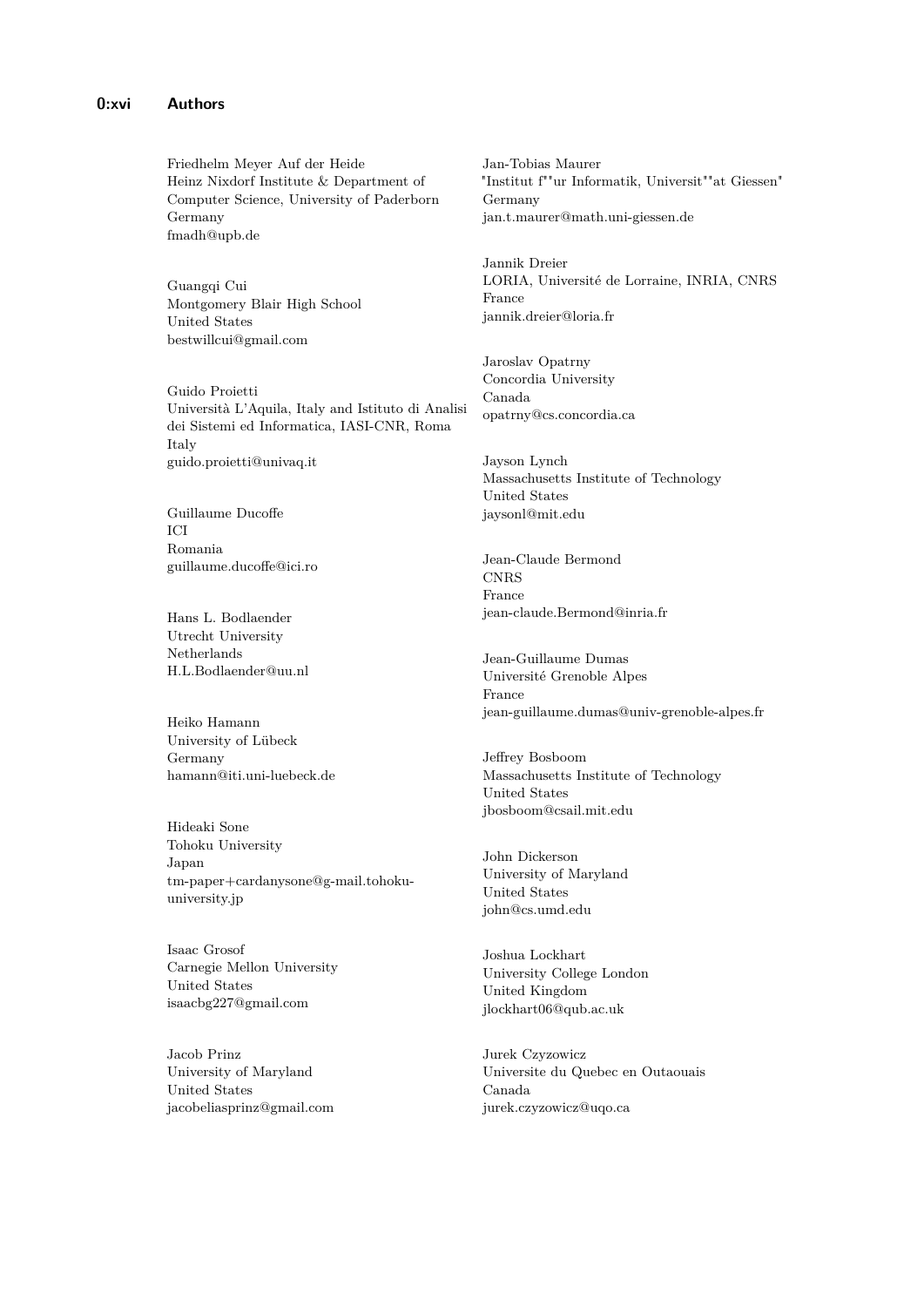#### **Authors 0:xvii**

Justin Kopinsky Massachusetts Institute of Technology United States jkopin@mit.edu

Kazumasa Shinagawa Tokyo Institute of Technology, AIST Japan shinagawa.k.aa@m.titech.ac.jp

Kei Kimura Toyohashi University of Technology Japan kimura@cs.tut.ac.jp

Kevin Schewior Universidad de Chile Chile kschewior@gmail.com

Konstantinos Georgiou Ryerson University Canada konstantinos@ryerson.ca

Lata Narayanan Concordia University Canada lata@cs.concordia.ca

Leonid Sedov Linkoping University Sweden leo@gmail.com

Linus Hamilton Massachusetts Institute of Technology United States linyks@gmail.com

Luciano Gualà Dipartimento di Matematica, Universitá di Tor Vergata, Roma Italy guala@mat.uniroma2.it

Manuel Lafond University of Ottawa Canada mlafond2@uOttawa.ca

Markus Holzer Institut für Informatik, Universität Giessen Germany holzer@informatik.uni-giessen.de

Masashi Kiyomi Yokohama City University Japan masashi@yokohama-cu.ac.jp

Masato Haruishi Hiroshima University Japan

Matteo Almanza Sapienza University of Rome Italy matteojug@gmail.com

Mehdi Khosravian Ghadikolaei LAMSADE, Université Paris Dauphine France m.khosravian@gmail.com

Michael Coulombe **MIT** United States mcoulomb@mit.edu

Michael Lampis LAMSADE, Université Paris Dauphine France michail.lampis@dauphine.fr

Mikhail Rudoy Massachusetts Institute of Technology United States mrudoy@gmail.com

Mirko Rossi University of Rome Tor Vergata Italy r.mirko25@gmail.com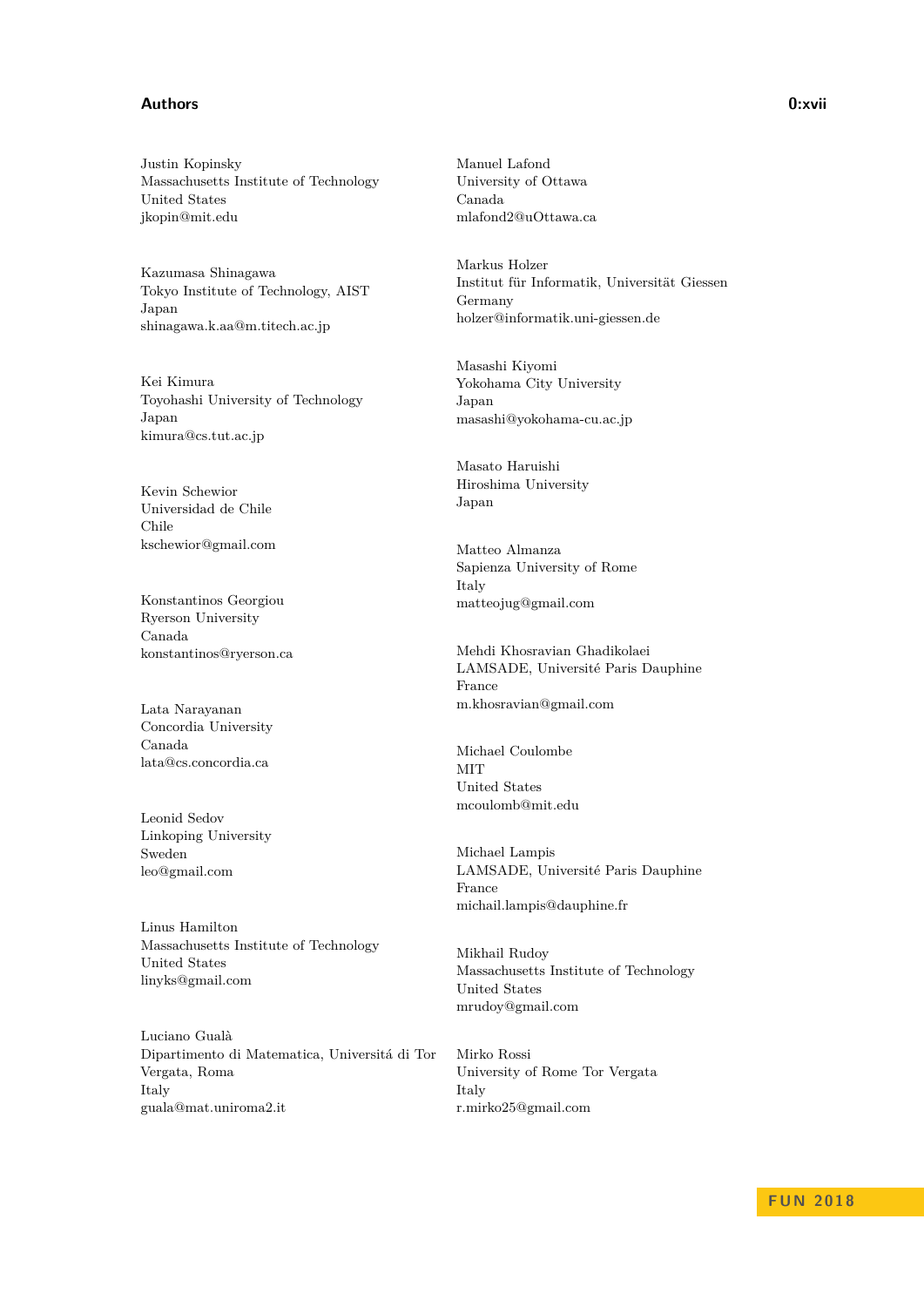Mostafa Wahby University of Lübeck Germany wahby@iti.uni-luebeck.de

Naoki Kitamura Nagoya Institute of Technology Japan ktmr522@yahoo.co.jp

Naveen Durvasula Montgomery Blair High School United States 140.naveen.d@gmail.com

Naveen Raman Richard Montgomery High School United States nav.j.raman@gmail.com

Neeldhara Misra Indian Institute of Technology, Gandhinagar India mail@neeldhara.com

Paolo Boldi University of Milan Italy paolo.boldi@unimi.it

Pascal Lafourcade LIMOS, University Clermont Auvergne France pascal.lafourcade@udamail.fr

Petra Wolf University of Tübingen Germany wolfp@informatik.uni-tuebingen.de

Rémy Belmonte The University of Electro-Communications Japan remybelmonte@gmail.com

Ronald de Haan University of Amsterdam Netherlands me@ronalddehaan.eu

Ruben Hoeksma Universität Bremen Germany hoeksma@uni-bremen.de

Ryan Killick Carleton University Canada RyanKillick@cmail.carleton.ca

Sebastiano Vigna University of Milan Italy sebastiano.vigna@unimi.it

Stefano Leucci ETH Zurich Italy stefano.leucci@inf.ethz.ch

Sung Hyun Yoo Bergen County Academies United States sunnyyoo812@gmail.com

Sunil Shende Rutgers University United States sunil.shende@rutgers.edu

Taisuke Izumi Nagoya Institute of Technology Japan t-izumi@nitech.ac.jp

Takaaki Mizuki Tohoku University Japan mizuki@cc.tohoku.ac.jp

Takuya Kamehashi Toyohashi University of Technology Japan kamehashi@algo.cs.tut.ac.jp

Tami Tamir The Interdisciplinary Center Israel tami@idc.ac.il